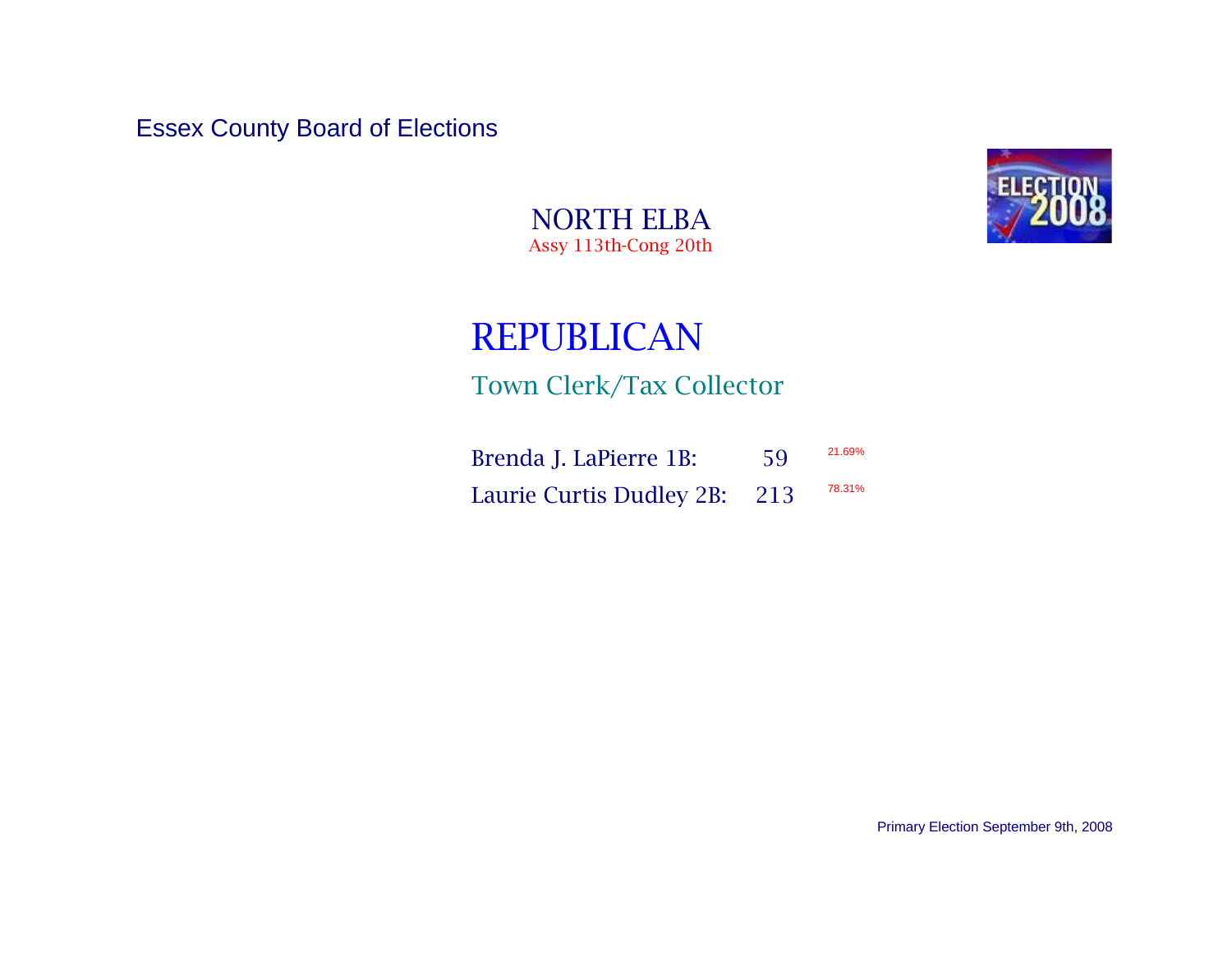Essex County Board of Elections



NORTH ELBA ED 6 Assy 113th-Cong 20th

## REPUBLICAN

## Town Clerk/Tax Collector

| Brenda J. LaPierre 1B:   | $0.00\%$ |
|--------------------------|----------|
| Laurie Curtis Dudley 2B: | $0.00\%$ |

## Member of County Committee

| <b>Charles Mershall 3B:</b> | 39  | 29.10% |
|-----------------------------|-----|--------|
| David Hatch 4B:             | 40  | 29.85% |
| Ronald J. Briggs 5B:        | -55 | 41.04% |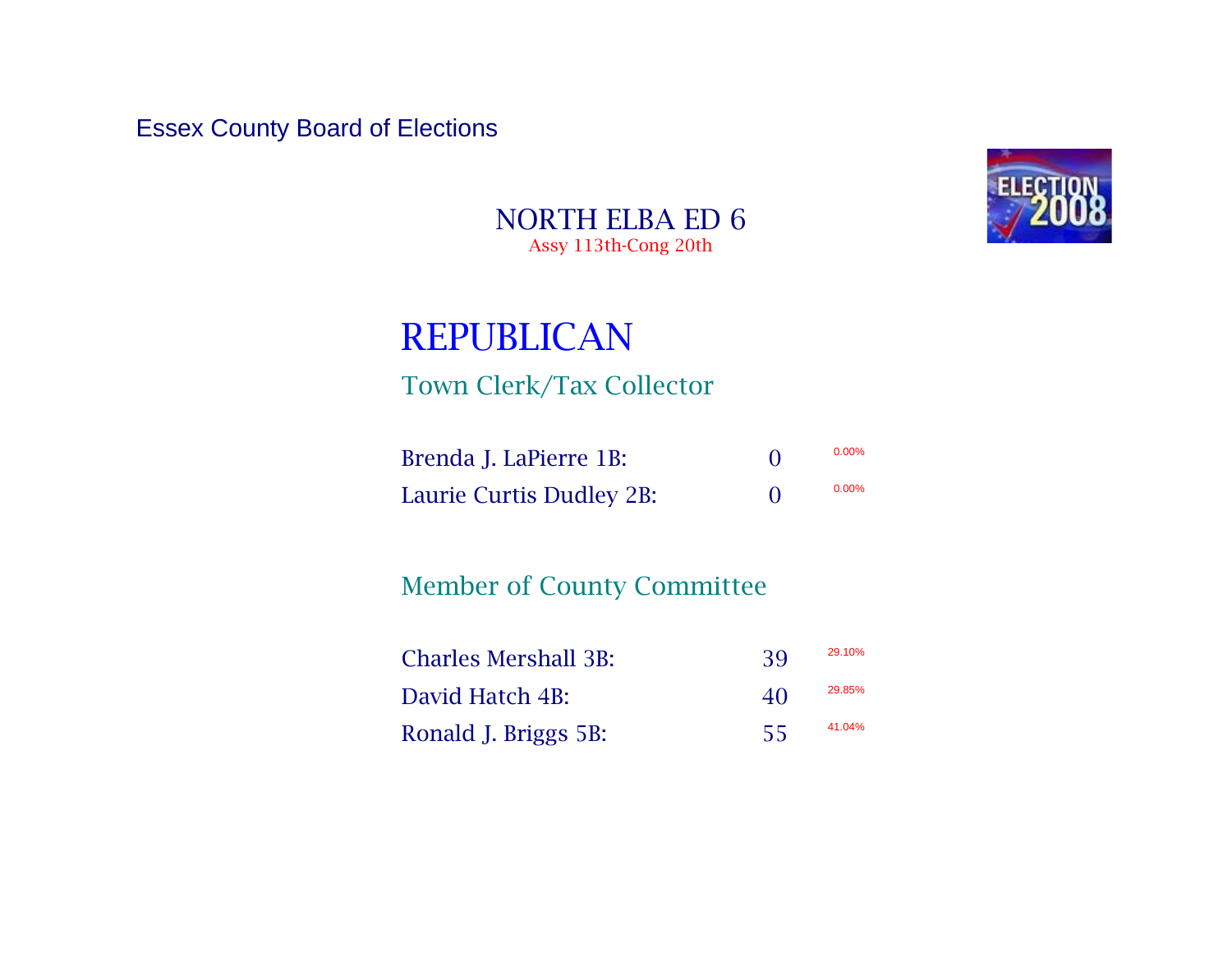Essex County Board of Elections



ST ARMAND Assy 113th-Cong 23rd

# CONSERVATIVE

Delegates to Judicial Convention (4th District)

| Robert E. White 1D:  | 100.00%  |
|----------------------|----------|
| Garry F. Douglas 2D: | $0.00\%$ |

Alternate Delegates to Judicial Convention (4th District)

| Michael A. Boon 3D:   | 100.00%  |
|-----------------------|----------|
| Lawrence E. Wolff 4D: | $0.00\%$ |

Primary Election September 9th, 2008